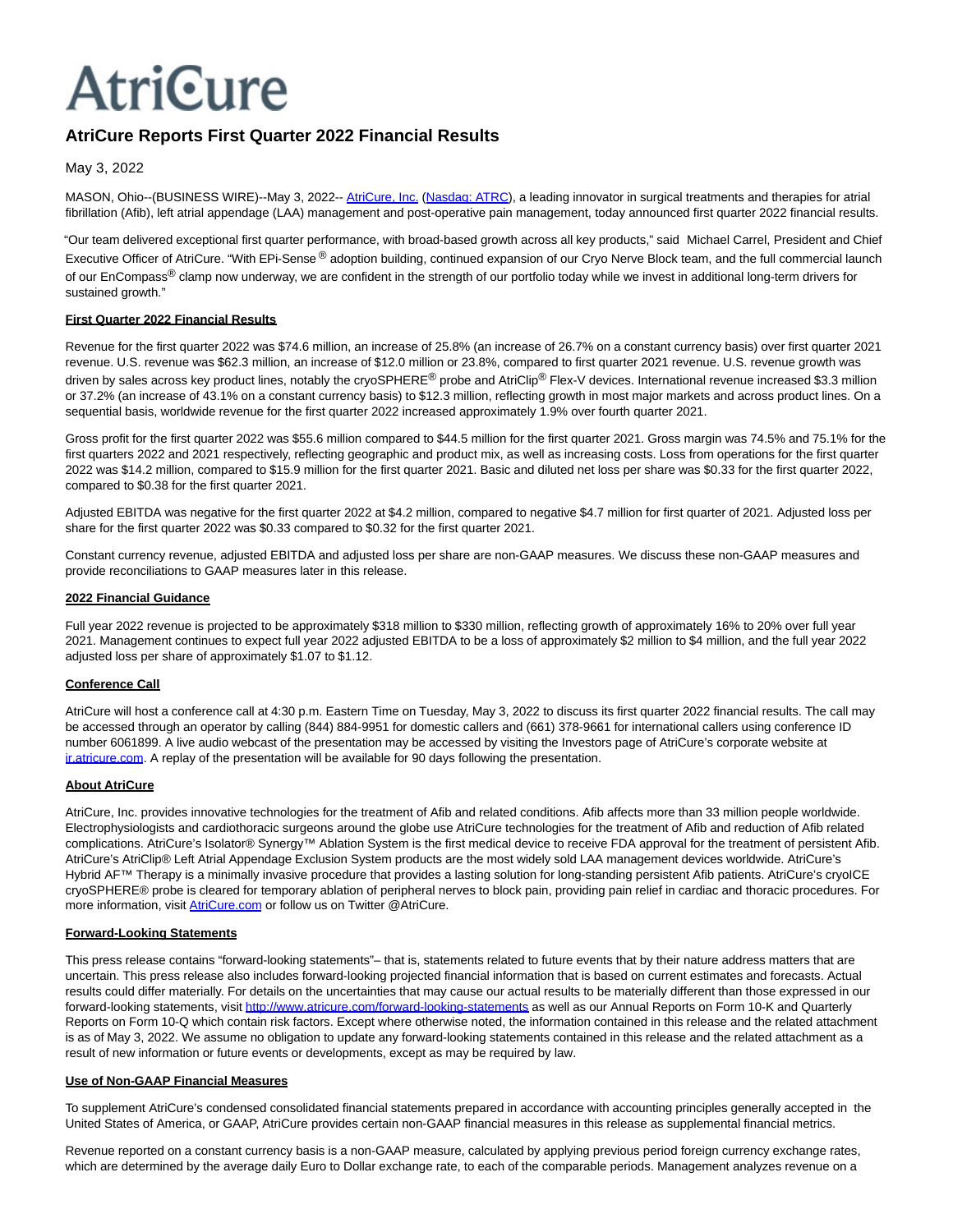constant currency basis to better measure the comparability of results between periods. Because changes in foreign currency exchange rates have a non-operating impact on revenue, the Company believes that evaluating growth in revenue on a constant currency basis provides an additional and meaningful assessment of revenue to both management and investors.

Adjusted EBITDA is calculated as net income (loss) before other income/expense (including interest), income tax expense, depreciation and amortization expense, share-based compensation expense, acquisition costs, legal settlement costs, impairment of intangible asset and change in fair value of contingent consideration liabilities.

Management believes in order to properly understand short-term and long-term financial trends, investors may wish to consider the impact of these excluded items in addition to GAAP measures. The excluded items vary in frequency and/or impact on our continuing results of operations and management believes that the excluded items are typically not reflective of our ongoing core business operations and financial condition. Further, management uses adjusted EBITDA for both strategic and annual operating planning. A reconciliation of adjusted EBITDA reported in this release to the most comparable GAAP measure for the respective periods appears in the table captioned "Reconciliation of Non-GAAP Adjusted Loss (Adjusted EBITDA)" later in this release.

Adjusted income (loss) per share is a non-GAAP measure which calculates the net income (loss) per share before non-cash adjustments in fair value of contingent consideration liabilities, impairment of intangible asset and legal settlement costs. A reconciliation of adjusted income (loss) per share reported in this release to the most comparable GAAP measure for the respective periods appears in the table captioned "Reconciliation of Non-GAAP Adjusted Loss Per Share" later in this release.

The non-GAAP financial measures used by AtriCure may not be the same or calculated in the same manner as those used and calculated by other companies. Non-GAAP financial measures have limitations as analytical tools and should not be considered in isolation or as a substitute for AtriCure's financial results prepared and reported in accordance with GAAP. We urge investors to review the reconciliation of these non-GAAP financial measures to the comparable GAAP financials measures included in this press release, and not to rely on any single financial measure to evaluate our business.

#### **ATRICURE, INC. AND SUBSIDIARIES CONDENSED CONSOLIDATED STATEMENTS OF OPERATIONS (In Thousands, Except Per Share Amounts) (Unaudited)**

|                                                               | <b>Three Months Ended</b><br>March 31, |                           |    |           |
|---------------------------------------------------------------|----------------------------------------|---------------------------|----|-----------|
|                                                               |                                        | 2022                      |    | 2021      |
| United States Revenue:                                        |                                        |                           |    |           |
| Open ablation                                                 | S                                      | 18,974                    | \$ | 17,439    |
| Minimally invasive ablation                                   |                                        | 8,615                     |    | 8,385     |
| Pain management                                               |                                        | 8,014                     |    | 3,898     |
| <b>Total ablation</b>                                         |                                        | 35,603                    |    | 29,722    |
| Appendage management                                          |                                        | 26,669                    |    | 20,587    |
| <b>Total United States</b>                                    |                                        | 62,272                    |    | 50,309    |
| International Revenue:                                        |                                        |                           |    |           |
| Open ablation                                                 |                                        | 6,492                     |    | 4,434     |
| Minimally invasive ablation                                   |                                        | 1,533                     |    | 1,274     |
| Pain management                                               |                                        | 140                       |    |           |
| <b>Total ablation</b>                                         |                                        | 8,165                     |    | 5,708     |
| Appendage management                                          |                                        | 4,139                     |    | 3,258     |
| <b>Total International</b>                                    |                                        | 12,304                    |    | 8,966     |
| Total revenue                                                 |                                        | 74,576                    |    | 59,275    |
| Cost of revenue                                               |                                        | 18,981                    |    | 14,735    |
| Gross profit                                                  |                                        | 55,595                    |    | 44,540    |
| Operating expenses:                                           |                                        |                           |    |           |
| Research and development expenses                             |                                        | 13,629                    |    | 11,217    |
| Selling, general and administrative expenses                  |                                        | 56,116                    |    | 49,208    |
| Total operating expenses                                      |                                        | 69,745                    |    | 60,425    |
| Loss from operations                                          |                                        | (14, 150)                 |    | (15, 885) |
| Other expense, net                                            |                                        | (977)                     |    | (1,001)   |
| Loss before income tax expense                                |                                        | (15, 127)                 |    | (16, 886) |
| Income tax expense                                            |                                        | 56                        |    | 31        |
| Net loss                                                      |                                        | $$$ (15,183) $$$ (16,917) |    |           |
| Basic and diluted net loss per share                          | \$                                     | $(0.33)$ \$               |    | (0.38)    |
| Weighted average shares used in computing net loss per share: |                                        |                           |    |           |
| Basic and diluted                                             |                                        | 45,528                    |    | 44,632    |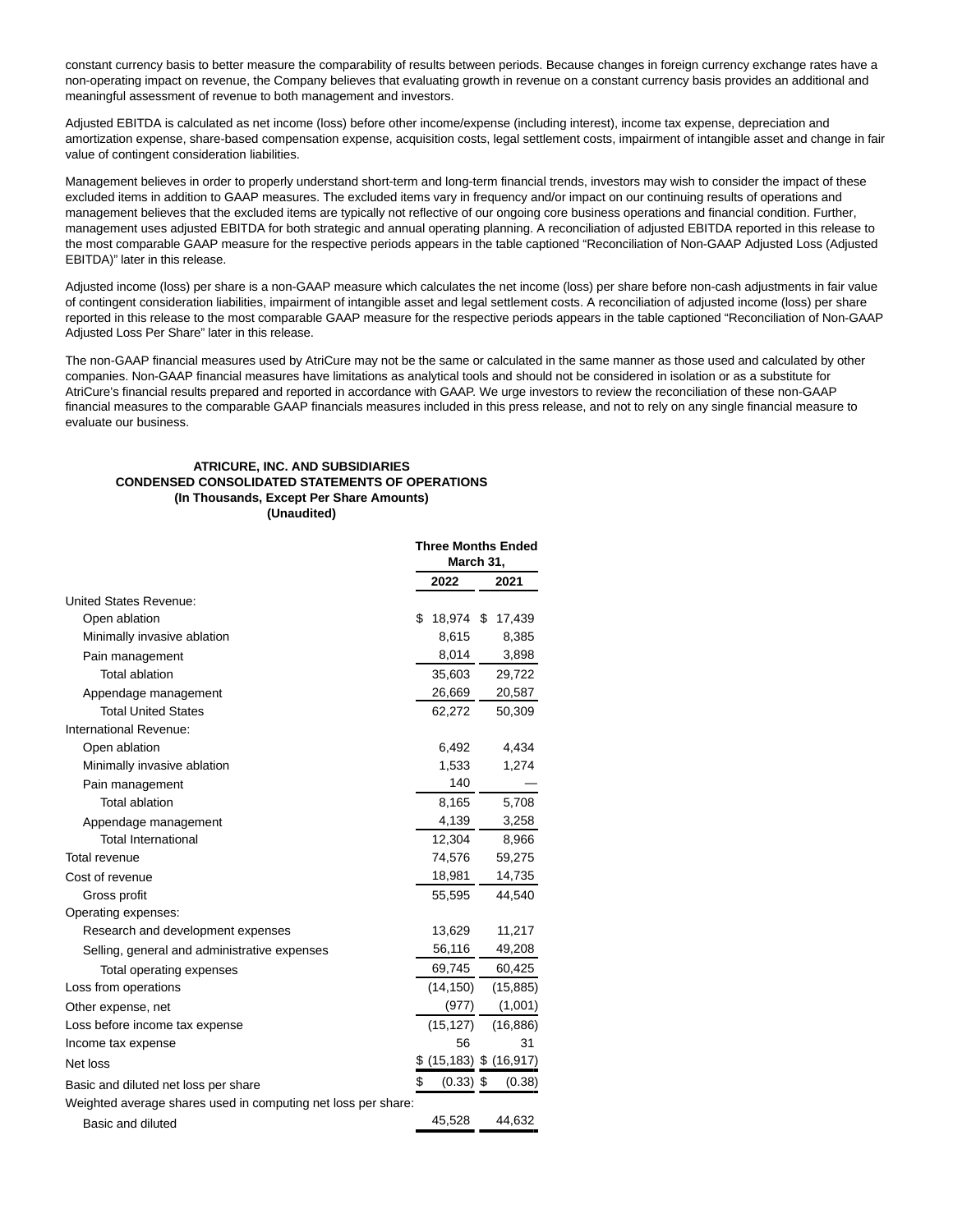#### **ATRICURE, INC. AND SUBSIDIARIES CONDENSED CONSOLIDATED BALANCE SHEETS (In Thousands) (Unaudited)**

|                                                            | 2022        | March 31, December 31,<br>2021 |
|------------------------------------------------------------|-------------|--------------------------------|
| <b>Assets</b>                                              |             |                                |
| Current assets:                                            |             |                                |
| Cash, cash equivalents, and short-term investments         | \$111,397   | 119,090<br>\$                  |
| Accounts receivable, net                                   | 40,878      | 33,021                         |
| Inventories                                                | 40,762      | 38,964                         |
| Prepaid and other current assets                           | 6,570       | 5,001                          |
| Total current assets                                       | 199,607     | 196,076                        |
| Long-term investments                                      | 70,514      | 104,338                        |
| Property and equipment, net                                | 32,867      | 31,409                         |
| Operating lease right-of-use assets                        | 4,509       | 4,761                          |
| Goodwill and intangible assets, net                        | 276,801     | 277,773                        |
| Other noncurrent assets                                    | 685         | 955                            |
| <b>Total assets</b>                                        | \$584,983   | 615,312<br>\$                  |
| <b>Liabilities and Stockholders' Equity</b>                |             |                                |
| <b>Current liabilities:</b>                                |             |                                |
| Accounts payable and accrued liabilities                   | S<br>45,615 | \$<br>54,689                   |
| Other current liabilities and current maturities of leases | 1,760       | 1,756                          |
| <b>Total current liabilities</b>                           | 47.375      | 56,445                         |
| Long-term debt                                             | 59,848      | 59,741                         |
| Finance lease liabilities                                  | 9,845       | 10,082                         |
| Operating lease liabilities                                | 3,865       | 4,068                          |
| Other noncurrent liabilities                               | 1,225       | 1,220                          |
| <b>Total liabilities</b>                                   | 122,158     | 131,556                        |
| Stockholders' equity:                                      |             |                                |
| Common stock                                               | 46          | 46                             |
| Additional paid-in capital                                 | 761,580     | 764,811                        |
| Accumulated other comprehensive loss                       | (3, 465)    | (948)                          |
| <b>Accumulated deficit</b>                                 | (295, 336)  | (280, 153)                     |
| Total stockholders' equity                                 | 462,825     | 483,756                        |
| Total liabilities and stockholders' equity                 | \$584,983   | \$<br>615,312                  |

#### **ATRICURE, INC. AND SUBSIDIARIES RECONCILIATION OF GAAP RESULTS TO NON-GAAP RESULTS (In Thousands) (Unaudited)**

# **Reconciliation of Non-GAAP Adjusted Loss (Adjusted EBITDA)**

|                                                  |             | <b>Three Months Ended</b><br>March 31, |  |  |
|--------------------------------------------------|-------------|----------------------------------------|--|--|
|                                                  | 2022        | 2021                                   |  |  |
| Net loss, as reported                            | \$(15, 183) | \$(16,917)                             |  |  |
| Income tax expense                               | 56          | 31                                     |  |  |
| Other expense, net                               | 977         | 1.001                                  |  |  |
| Depreciation and amortization expense            | 2,867       | 2.122                                  |  |  |
| Share-based compensation expense                 | 7.049       | 6,604                                  |  |  |
| Change in fair value of contingent consideration |             | 2,500                                  |  |  |
| Non-GAAP adjusted loss (adjusted EBITDA)         | (4,234)     | (4,659)                                |  |  |

# **Reconciliation of Non-GAAP Adjusted Loss Per Share**

|                           | <b>Three Months Ended</b> |  |  |
|---------------------------|---------------------------|--|--|
|                           | March 31,                 |  |  |
| 2022                      | 2021                      |  |  |
| $$(15, 183)$ $$(16, 917)$ |                           |  |  |
|                           |                           |  |  |